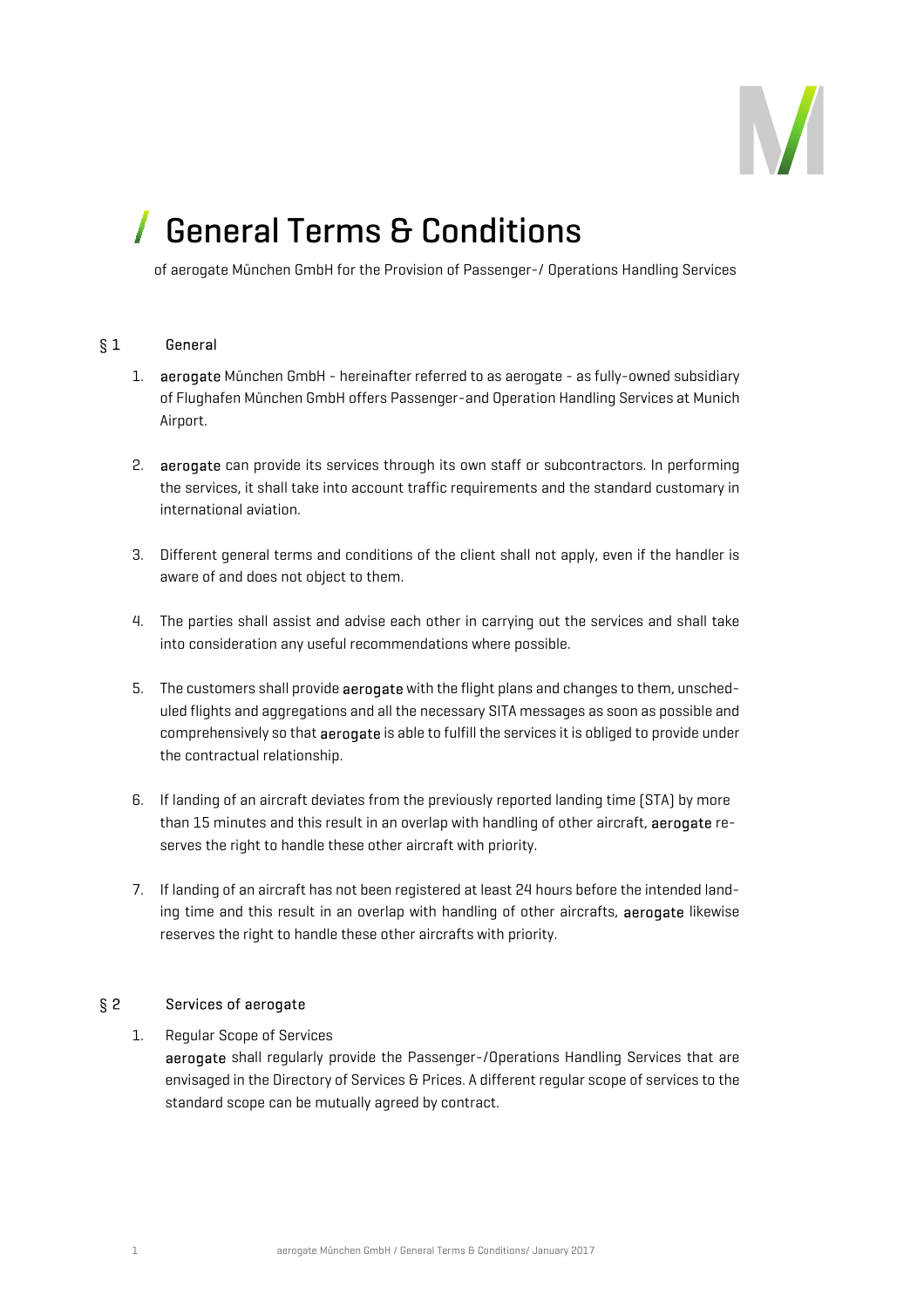

of aerogate München GmbH for the Provision of Passenger-/ Operations Handling Services

### 2. Additional / Ad Hoc Services

Additional services within the meaning of our List of Services shall be all services that aerogate performs in addition to and differing from an existing agreement or the standard scope of services.

Passenger-/Operations Handling Services not included in the regular scope of services shall be provided at the request of the customer only if staff and equipment are available and, if they are grouped in service units in the catalogue of services, only in such units. Ordering of additional services does not establish any right to have **aerogate** perform the requested services. Even if it accepts an order, **aerogate** reserves the right to dispose its employees, its equipment, its tools and its facilities while performing additional services. Charges for the additional services have to be paid at 100% even when the requested services were cancelled less than 24 hours prior to the performance of the services.

#### 3. Duration of Provision of Staff and GSE

The provision of staff and GSE under § 2 section 1 and 2 for the specified services, is rendered for the duration that has been defined, respectively is necessary, however, maximum up to the point of "Off Block" of the aircraft.

### 4. Emergencies and Alerts

In the event of emergencies and alerts as part of the Handling Services, aerogate shall be authorized to take all measures it regards as being in the interests of the customer or third parties and necessary and expedient to safeguard its own interests, immediately and without prior agreement with the customer. The customer in whose area the emergency has occurred shall bear the costs of it, unless **aerogate** is responsible for the emergency.

### 5. Training

In general, the training has to be provided at Munich Airport. When training is performed at the Carrier's site for any reason, the costs for the training courses, teacher's fee, training material, hotel accommodation (including breakfast), per diem allowance, air tickets to the training location and the salary of the staff under the applicable training are borne by the Carrier.

Where training is provided at the Handling Agent's site / Munich Airport, the full costs of the training are borne by the Carrier.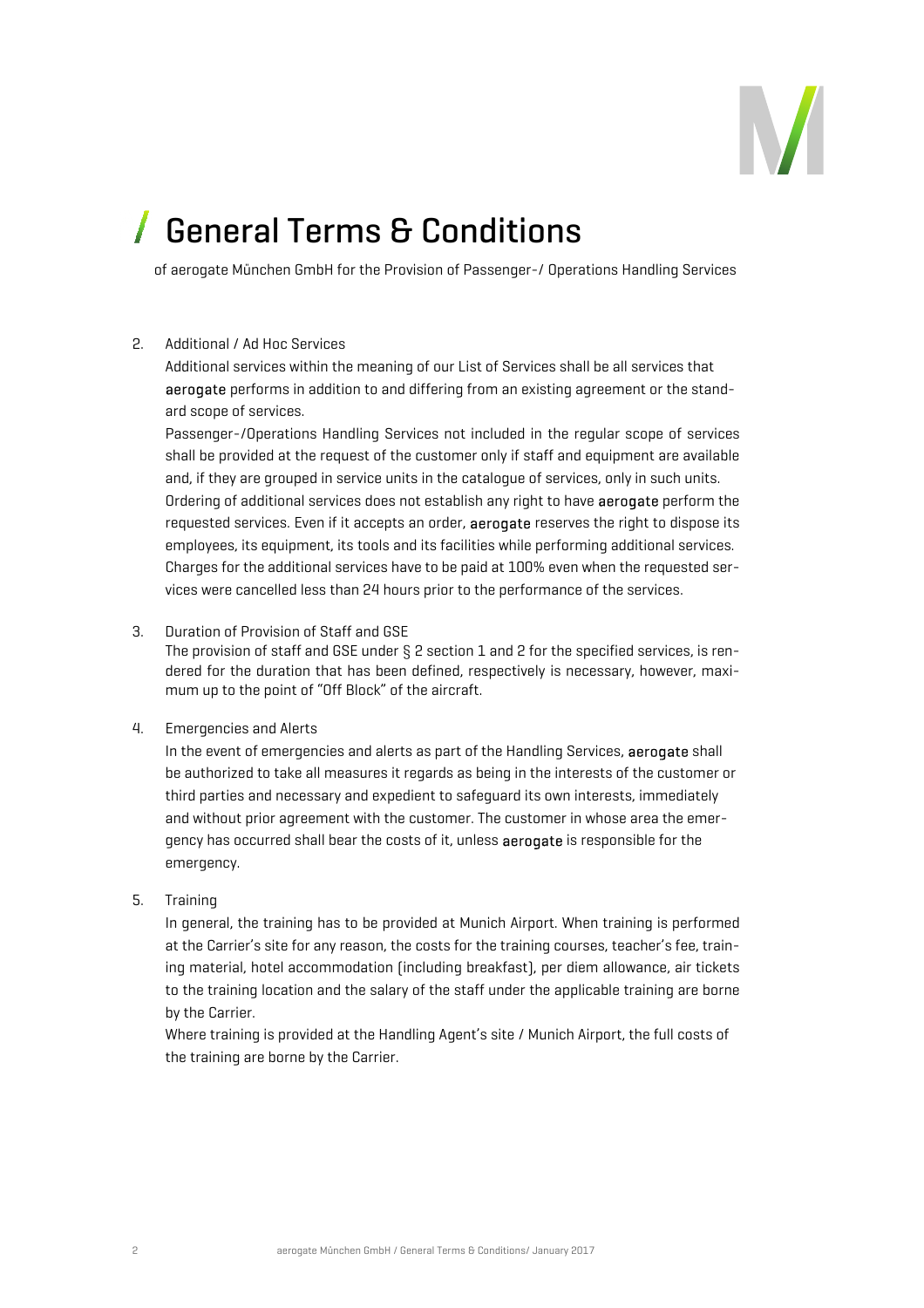

of aerogate München GmbH for the Provision of Passenger-/ Operations Handling Services

The allocation of manpower cost has to be mutually agreed in preparation of the training. In the event that the allocation of manpower cost has not been agreed prior to training start, man power costs involved in such training will be charged per man hour at the rate applicable for "additional manpower".

### § 3 Charges

- 1. The payments for the Passenger-/Operations Handling Services from **aerogate** shall be as defined in our Directory of Services & Prices, unless another arrangement has been agreed between the parties.
- 2. Specific uniform payments for a plurality of services, in particular for the standard scope or the regular scope or for individual service units, shall not be reduced if the customer does not or cannot accept individual parts of the services.
- 3. The payments specified in Section 1 und 2 of the List of Services and the charges agreed in a handling agreement shall be increased or reduced accordingly in the cases stated in Section 4 of the Directory of Services & Prices.
- 4. In case of a cancellation of a flight, the charges according Section 3 of our Directory of Services & Prices will be invoiced, unless otherwise agreed between the parties. In case of a diversion to another destination, the same regulations as for a cancellation will apply. However, with attestation from the customer, **aerogate** can set off what it has saved as a result of non-performance of the services or what it has or could have procured through the utilization of resources for other purposes. Cancellations have to be announced by the customer to the following aerogate email address:

editing.aerogate@munich-airport.de or via SITA to: MUCAPXH. The registered time of receipt of the cancellation message under one of these addresses is seen as basis for charge.

5. If the customer commissions a service that is not included in the regular scope of services and that it has requested at short notice before the time it is provided, the payment as specified in Section 3 and Section 4 of our Directory of Services & Prices shall be rendered.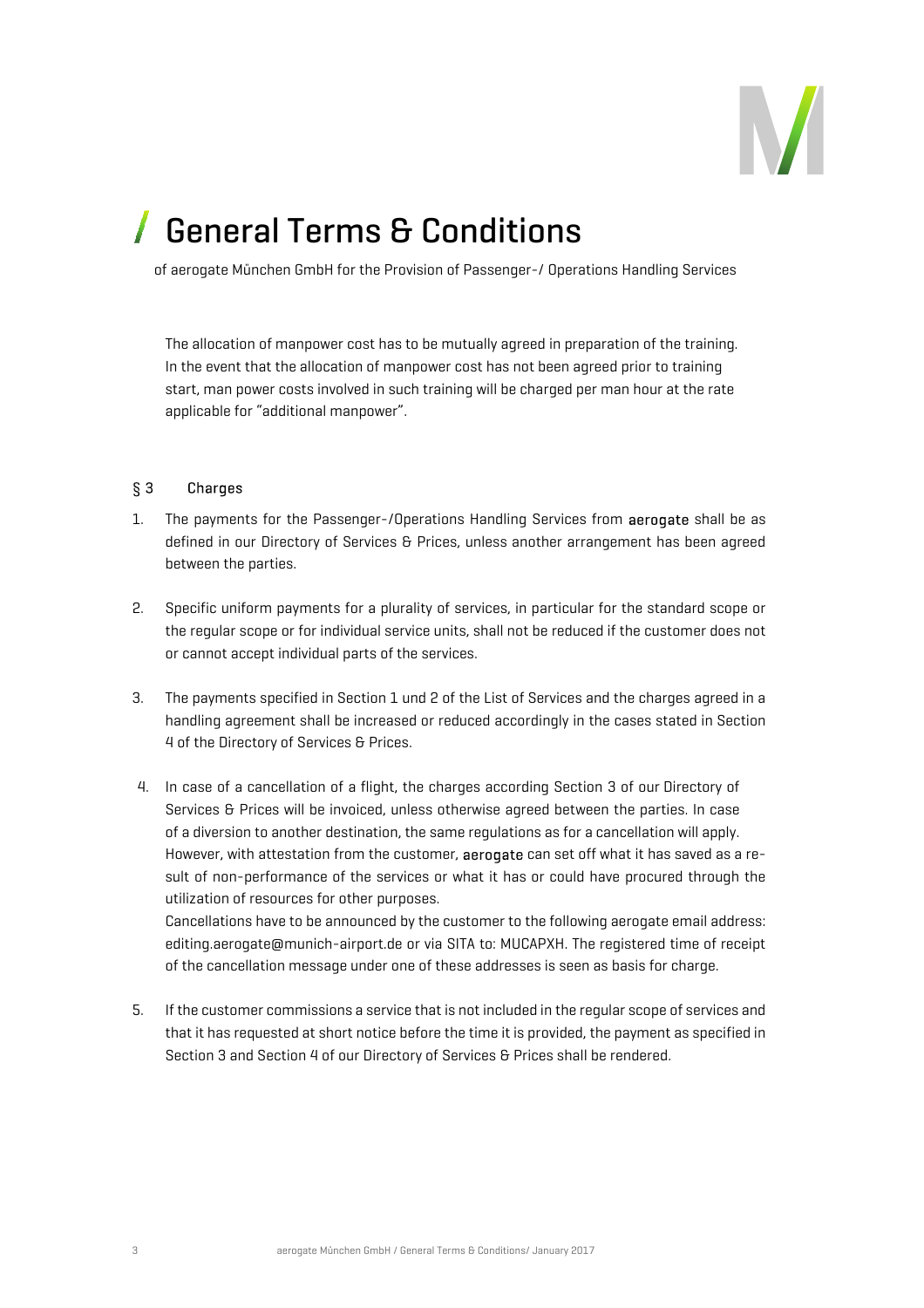

of aerogate München GmbH for the Provision of Passenger-/ Operations Handling Services

6. aerogate reserves the right to modify the charges for its services in the event of a change in personnel costs pursuant to the law, a collective bargaining agreement or a company agreement or pursuant to other reasons. **aerogate** shall give notice of such changes at least 30 days in advance.

### § 4 Debtor

The parties owing all payments under our Directory of Services & Prices shall be, as joint and several debtors:

- a) The airline under whose code/flight the respective flight is conducted;
- b) The other airlines under whose airline code/flight number the respective flight is conducted (code sharing);
- c) The company that orders the Passenger-/Operations Handling Services without discernibly acting in the name of another; an order shall be regarded as having been formed when the company has asked **aerogate** to make out the invoice for payments to its name or its company;
- d) The aircraft holder;
- e) The natural or legal person who is using the aircraft without being the holder or owner.

### § 5 Value-added Tax

Payments or payment rates specified in our Directory of Services & Prices or elsewhere shall be net, i.e. entrepreneurs based in Germany shall pay them plus value-added tax at the applicable statutory level, unless they relate to tax-free aviation turnover in accordance with statutory requirements and these requirements are proven by the entrepreneur (Sections 4 Nos. 2 and 8 UStG (German Value-Added Tax Law)).

### § 6 Terms of Payment, Due Date, Security

1. If prepayments on the payments due or a suitable security - in particular an absolute guarantee or cash security (security agreement) - have been furnished by the debtor of the charges in the agreed extent, invoices for the regular scope of services will be issued twice per month for the periods  $01<sup>st</sup> - 15<sup>th</sup>$ ,  $16<sup>th</sup>$  to the last day of the month respectively. Invoices are payable without deduction within 10 days after date of invoice. Services in excess of the agreed scope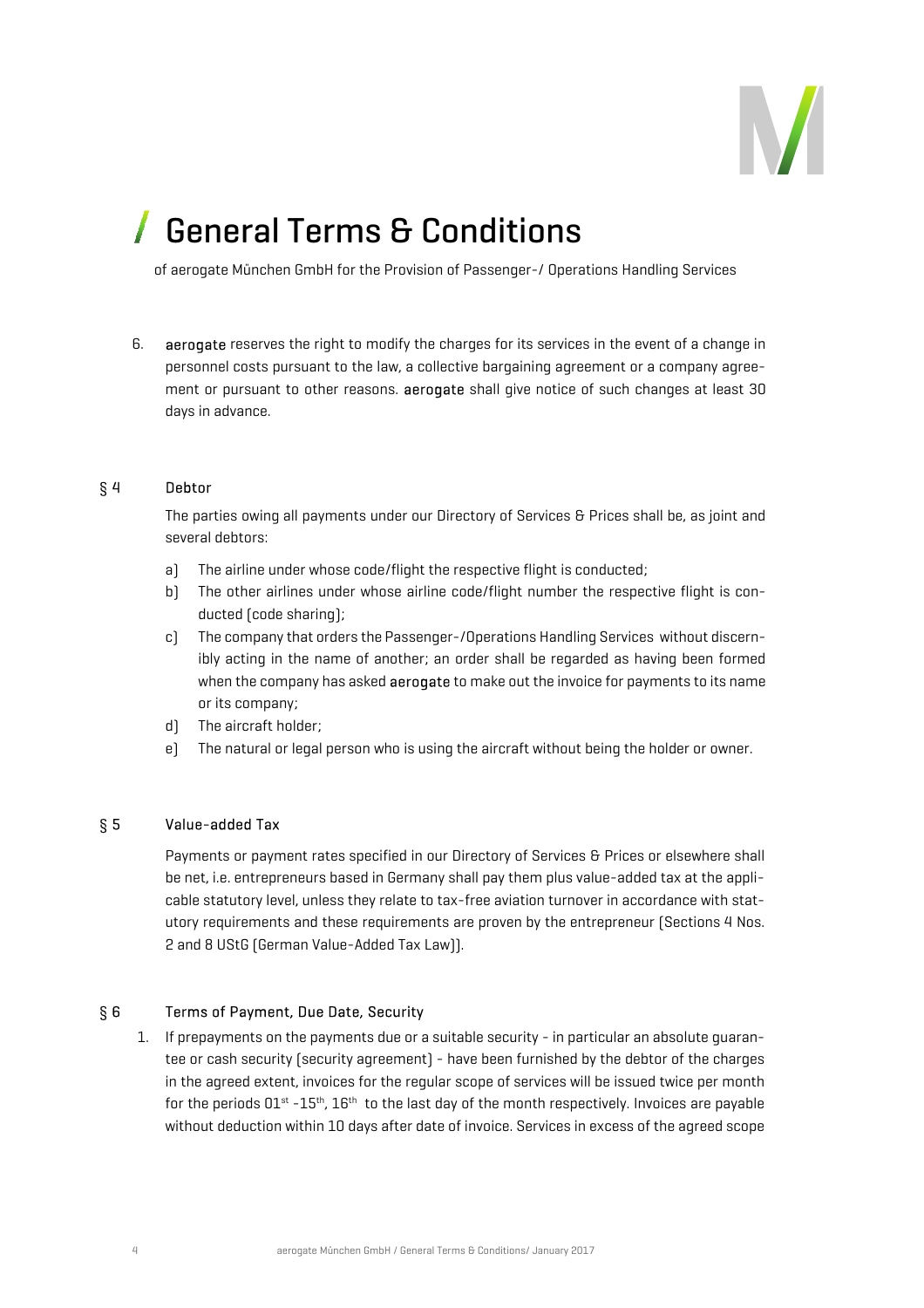

of aerogate München GmbH for the Provision of Passenger-/ Operations Handling Services

of services and additional services are invoiced once per month. aerogate is not obliged to pay interest on a cash security or to invest it separately from its other assets. In the event of no security agreement sub-paragraph 3 shall be applicable.

- 2. If aerogate points out on an invoice that the recipient must check the invoice within a reasonable period of time and report objections to its correctness to the handler, the invoice shall be deemed to be correct and acknowledged if the recipient does not raise any objections. A reasonable period shall be one month as of the date of the invoice, unless the handler has specified a longer period of time. The general legal principles on the effects of keeping silent in commercial transactions, including within shorter periods of time, shall not be affected thereby.
- 3. If a security agreement does not exist, the payments incurred shall be due before each takeoff. After utilization of a delivery or service, aerogate can also specify that the payment for it is due immediately. aerogate shall then issue an invoice to the party. This invoice shall be settled in cash or by an equivalent means of payment accepted by aerogate (credit card, maestro card).
- 4. At its reasonable discretion, **aerogate** can specify that suitable and reasonable security as a safeguard for the payment claims it has or will have shall be granted to it, as well as the nature, maximum amount and other contractual provisions relating to the security, and shall modify the provisions accordingly in the event of any significant change in circumstances. This shall apply in particular if the party owing payments is repeatedly or considerably in delay in paying or if other special circumstances mean that **aerogate** has an interest in demanding security.

## § 7 Contact Persons

The point of contact responsible for billing payments, security agreements, payment transactions, etc., is the invoice department of **aerogate** München GmbH. Contact persons are specified on invoices and can otherwise be reached at jutta.doerr@munich-airport.de.